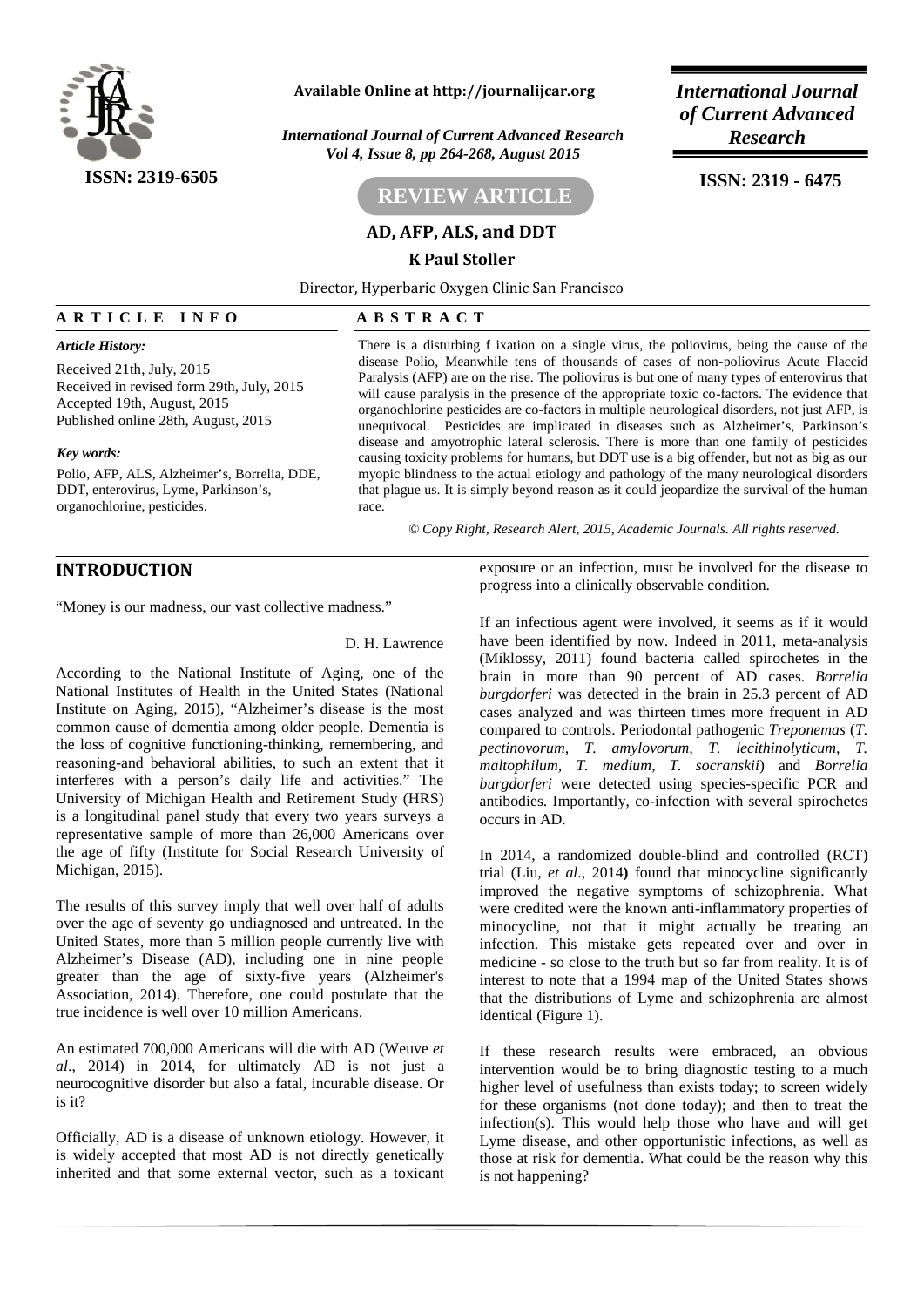In early 2014, an article published in *JAMA Neurology* Dl (DeKosky *et al*., 2014)*,* had Rutgers scientists discussing their (DeKosky *et al.*, 2014), had Rutgers scientists discussing their findings in which levels of DDE (dichloro diphenyl dichloroethylene) were higher in the blood of late-ons*et* dichloroethylene)*Al*zheimer's disease patients compared to those without the disease. DDT doesn't break down to any great extent, but it will lose a hydrogen atom (hydrogen chloride [HCL] to be Alzheimer's disease patients compared to those without the disease. DDT doesn't break down to any great extent, but it will lose a hydrogen atom (hydrogen chloride [HCL] to be exact). DDE is just as deadly and should just another form of DDT.



**Figure 1** The 1994 map of the United States showing which States had the most Lyme and the most schizophrenia (Brown 1994) had the most Lyme and the most schizophrenia (Brown 1994)

A decade earlier the article "Neurodegenerative Diseases and A decade earlier the article "Neurodegenerative Diseases and<br>Exposure to Pesticides in the Elderly" clearly made the case for occupational pesticide exposure and AD and Parkinsonism. The point is that the connection between pesticide exposure and both human and animal diseases, especially neurological diseases, is not an unknown mystery or conundrum. Sonism. The point is that the connection bide exposure and both human and animal dially neurological diseases, is not an unknown rundrum.<br>
we have is a catastrophic failure of governments<br>
obe to keep agribusiness from con

What we have is a catastrophic failure of governments around the globe to keep agribusiness from controlling the food  $\frac{d}{d}$ supply while also controlling both seed and pesticide. It is as immoral as it is odious.

Why did we let this happen?

DDT was/is used in the United States to control insects in DDT was/is used in the United States to control insects in crops and livestock and to combat insect-borne diseases. It was introduced as a pesticide during WWII. In the United States, the general use moratorium took place in 1972, but there is another pesticide . dicofol, which is made and sold by Dow AgroSciences and carries the trademark KELTHANE<sup>®</sup>, is in fact DDT. In China dicofol is produced by the Yangzhou Pesticide Factory, which reports production quantities of  $4\frac{1}{p_{eq}}$ million pounds of dicofol per year. was introduced as a pesticide during WWII. In the United<br>States, the general use moratorium took place in 1972, but<br>there is another pesticide . dicofol, which is made and sold by<br>Dow AgroSciences and carries the trademark In China dicofol is produced by the<br>ry, which reports production quant<br>of dicofol per year.<br>uced in Brazil, India, and Spain.<br>I (Holder, 1986) is DDT, and in fact

It is also produced in Brazil, India, and Spain. Make no mistake: dicofol (Holder, 1986) is DDT, and in fact synthetic estrogens, such as ethinyl estradiol (EE2), have less in common with estrogen than dicofol has with DDT . only one little hydroxyl group added to DDT turns it into dicofol. It seems inconceivable: if DDT were a pig, dicofol would be that same pig with the smell of beer on its breath. The ban on

DDT in the first world was all smoke and mirrors, and no one-no agency, was willing to stand up for the citizens of this planet, no one in positions to do something to stop this and allow the rest of us to be fooled-dicofo(o)led.



**Figure 2** The chemical structure of the two virtually identical pesticides DDT and dicofol identical pesticides DDT and dicofol

Rutgers scientists directly linked a specific chemical compound to Alzheimer's disease, that is, DDT and DDE, and it is no great leap to postulate that DDT and DDE increase the incidence of neurospirochetosis by injuring the immune system that is already synergistically predisposed by other toxins and heavy metals.

Again, this bears repeating: if we are to believe the researchers from Rutgers, DDT and DDE are directly linked to Alzheimer's disease not an association, not some vague possible causality a direct link. Therefore, the conscious use of anything with DDT and DDE in it would be the deliberate use of a substance to cause harm for greed. There are, after all, substitutes to these insecticides, so using deadly insecticides that don't degrade, when there are substitutes is the purposeful and willful act of harm to humanity and life on this planet. Example the minimum the interaction of painting the minimum term<br>
while all the simulations of the simulation of the simulation of the simulation of the simulation of the simulation of the simulation of the simulation of

What other illnesses is the DDT insecticide familyresponsible for?

This class of insecticide (organochlorine) impacts the electrical activity in the body, so it affects brain and heart, but also there are other organs that use electrical current, including the lungs. It clearly affects the immune system and causes cancer, and the best part is that it doesn't break down in the environment other than to become DDE (and DDD). rposeful and willful act of harm to humanity and life on<br>anet.<br>other illnesses is the DDT insecticide familyresponsible<br>class of insecticide (organochlorine) impacts the<br>cal activity in the body, so it affects brain and he

In 2009, A study was published titled "Organochlorine and heavy metals in newborns: results from the Flemish Environment and Health Survey (2002-2006)" (Koppen *et al.*, 2009) - "p,p'-DDE and Pb were measurable in nearly all samples." So, what that tells us is that DDE has now become ubiquitous-it is everywhere and in everybody and is given to everyone so that a chemical company can make money. That is the only reason, for if this were just about insect control, there are alternatives.  $2009$ ) - "p,p'-DDE and Pb were measurable in nearly all samples." So, what that tells us is that DDE has now become ubiquitous-it is everywhere and in everybody and is given to everyone so that a chemical company can mak

Now, there is a treaty, the *Stockholm Convention on Persistent Organic Pollutants,* signed in 2001 and effective from May 2004, that aims to eliminate, or restrict, the production and use of persistent organic pollutants (POPs). But DDT is not required to be eliminated-only restricted. DDT has friends in high places, so to speak, and they insist it is still needed for disease vector control: malaria. Dicofol isn't even on the list even though it is DDT (but for the edition of that little OH [hydroxyl] group.) even on the list even though it is DDT (but for the edition<br>that little OH [hydroxyl] group.)<br>Dicofol aside, DDT continues to be used with abandon. *Organic Pollutants*, signed in 2001 and effective 2004, that aims to eliminate, or restrict, the and use of persistent organic pollutants (POPs). is not required to be eliminated-only restricted. Triends in high places, s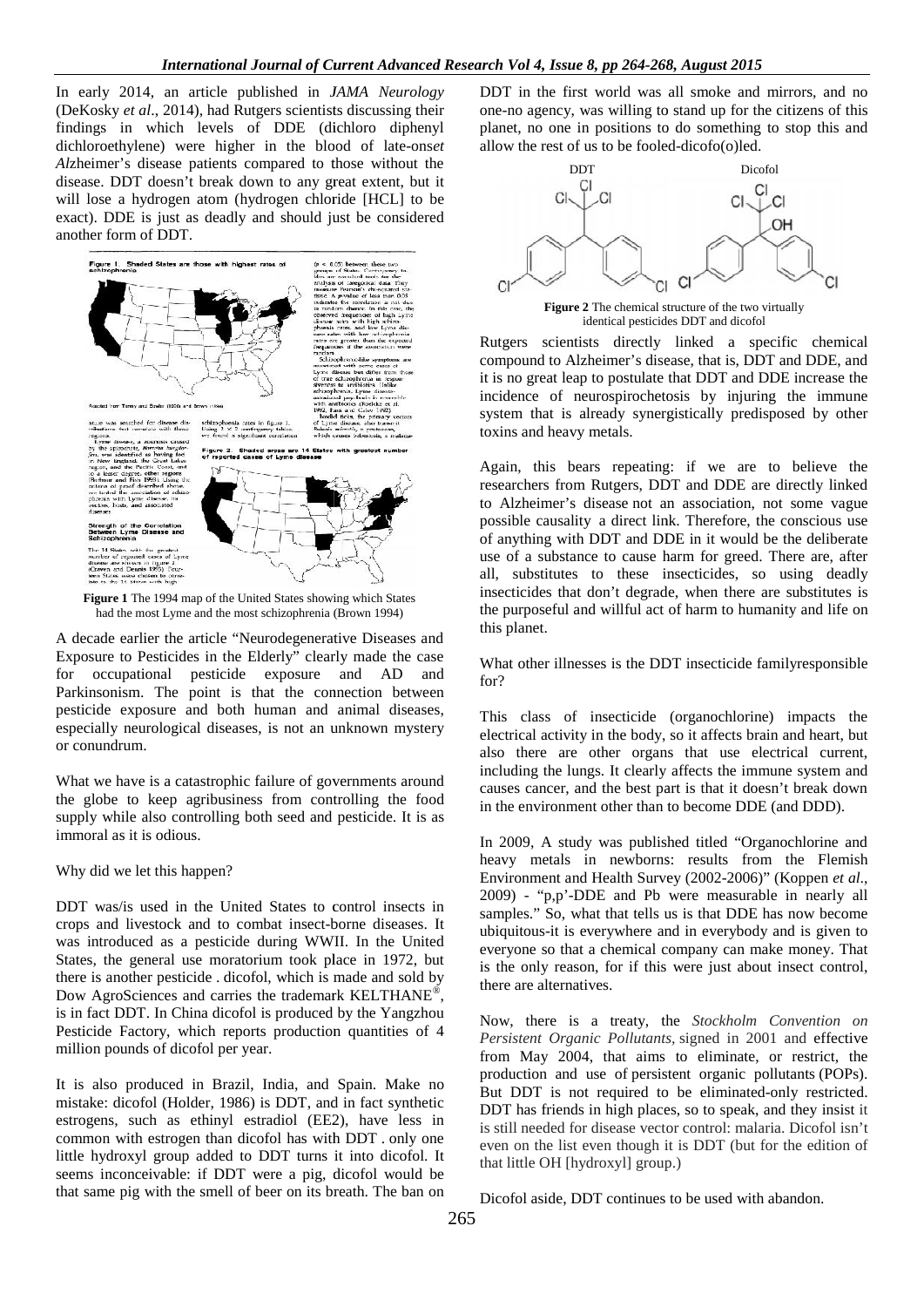Think about 10 million pounds of DDT being sprayed in Africa per year alone (Subramaniam *et al*., 2014), and it makes those populations prone to both poliovirus-facilitated Acquired Flaccid Paralysis (AFP), as well as non-polio enterovirus AFP. Ethiopia, South Africa, India, Mauritius, Myanmar, Yemen, Uganda, Mozambique. Swaziland, Zimbabwe, North Korea, Eritrea, Gambia, Namibia, and Zambia are all using DDT (not just dicofol, but straight DDT). Who benefits if we all believe polio is just about a virus - a single virus?

The family of viruses that causes AFP belongs to the enterovirus (EV) family, but the immune system has to be compromised for them to wreck havoc on the nervous system; otherwise, they just remain a relatively benign family of viruses. Consider the possibility that the infamous "polio" epidemic was a man-made environmental catastrophe where a relatively benign family of viruses opportunistically took advantage of those with a compromised immune system because their bodies were subclinically poisoned with pesticides.

In 2006, the World Health Organization (WHO) changed its policy and told malaria affected countries to use DDT-and they do. There are over 200 million cases of malaria worldwide and close to a million deaths. Well over 90 percent of all of this activity takes place in Africa, and children are disproportionally affected. This is a very serious infection, but the fact is that no one is going to get rid of all the malaria vector mosquitoes using DDT, and that alone makes DDT use unsustainable. So, where does that leave all of us?

India, which manufactures and uses the most DDT, was declared free of polio in 2011, but cases of AFP have skyrocketed. The Ministry of Health & Family Welfare (MoHFW) made a big announcement in June of 2015 that, "India is polio-free. The country reported its last case of wild poliovirus in 2011. After three consecutive polio-free years, the South-East Asia Region of WHO, comprising of 11 countries (including India), was certified polio-free on 27 March 2014. Despite this progress, India has maintained a high vigil and ensured that no complacency sets in order to maintain the polio-free status for the last more than 4 years. It has taken appropriate actions to ensure high population immunity against polio as well as for maintaining a sensitive surveillance system for poliovirus detection."

It seems the poliovirus is the goal of eradication - not the disease of "polio" itself (AFP). The 53,000 cases per year of AFP are not from the poliovirus, but it is still polio. Polio is a type of AFP. More than the poliovirus can cause AFP. It is called non-polio acute flaccid paralysis (NPAFP). Yet no one seems to be too bothered by the rising NPAFP numbers or why they are even there - just a big mystery? If there is no effort to identify the EVs causing NPAFP, or learn why humans are vulnerable to them, the eradication of the poliovirus is all subterfuge.

Just like those who still believe the earth is flat, there will always be those who think that DDT is indispensible to any malaria control program. In 2011, researchers published an article (Pedercini, *et al*., 2011) showing that focus on non- DDT insecticide-treated bed nets and environmental

management show higher levels of cost-effectiveness. Treated bed nets and environmental management would also allow phasing out DDT in a cost-effective manner.

The bottom line is that using DDT is not a sustainable solution, and it is obviously having a significant impact on human health as there is a lot of fallout from using DDT. It is causing a lot of human disease and misery that is not being factored into the equation (by those with good intentions or not) and then there is dicofol added in for good measure.

If it were acknowledged that DDT could be responsible for Alzheimer's disease, at least in part, and is responsible for allowing EVs to be so destructive to the human central nervous system - if just those two items came to the fore, you can bet the world's citizens would not tolerate the use of DDT. It would be a must for elimination by the Stockholm Convention, but the truth of DDT's dangers and presence were always obfuscated it seems.

Here is but one example of what has been hidden from the public in plain sight: "Poliovirus infection. In the poliovirus experiments. It is evident that at the 20 and 40 μg levels of DDT, the yield of virus per cell was increased 37 and 90 percent, respectively." This was from an unclassified paper, "Studies of Biologically Active Agents in Cells and Tissue Cultures" (Gabliks 1967) from the US Army Medical Research and Development Command (with MIT). Then two years later the article was published (Gabliks *et al*., 1969) in the *Annals of the New York Academy of Sciences.* If you didn't catch the significance of what you just read, it came right out and said that DDT increased the replication of poliovirus in human cells up to 90 percent. It is reasonable to postulate that it could also increase the replication of other non-polio EVs in human cells.

The virus (es) that cause polio and NPAFP have been around for a very long time, but then something changed, and an apparently harmless class of gut viruses started causing AFP. That something was pesticides such as DDT, but not exclusively the organochlorines class.

The eradication of a single viral co-factor in an environmental illness, that isn't being acknowledged as an environmental illness, is a conundrum.

The second most common neurodegenerative disease, after Alzheimer's, is Parkinson's disease (PD). Neuronal protein accumulations called Lewy bodies - a pathologic feature of PD- are also found in the brains of Alzheimer's patients (Lewy bodies are a collection eosinophilic inclusions often with misfolded -synuclein fibrils); conversely PD-afflicted brains often contain the amyloid protein aggregates common to Alzheimer's.

There is an enzyme called cytochrome P450 2D6 (CYP2D6), which is what metabolizes and eliminates 25 percent of prescription drugs, and if one is a poor *metabolizer* because CYP2D6 has a genetic polymorphism, then that doubles the risk of developing PD (Mellick, 2006).

Paraquat® exposure increases the risk of developing PD 2.5 fold, and many pesticides are associated with increased PD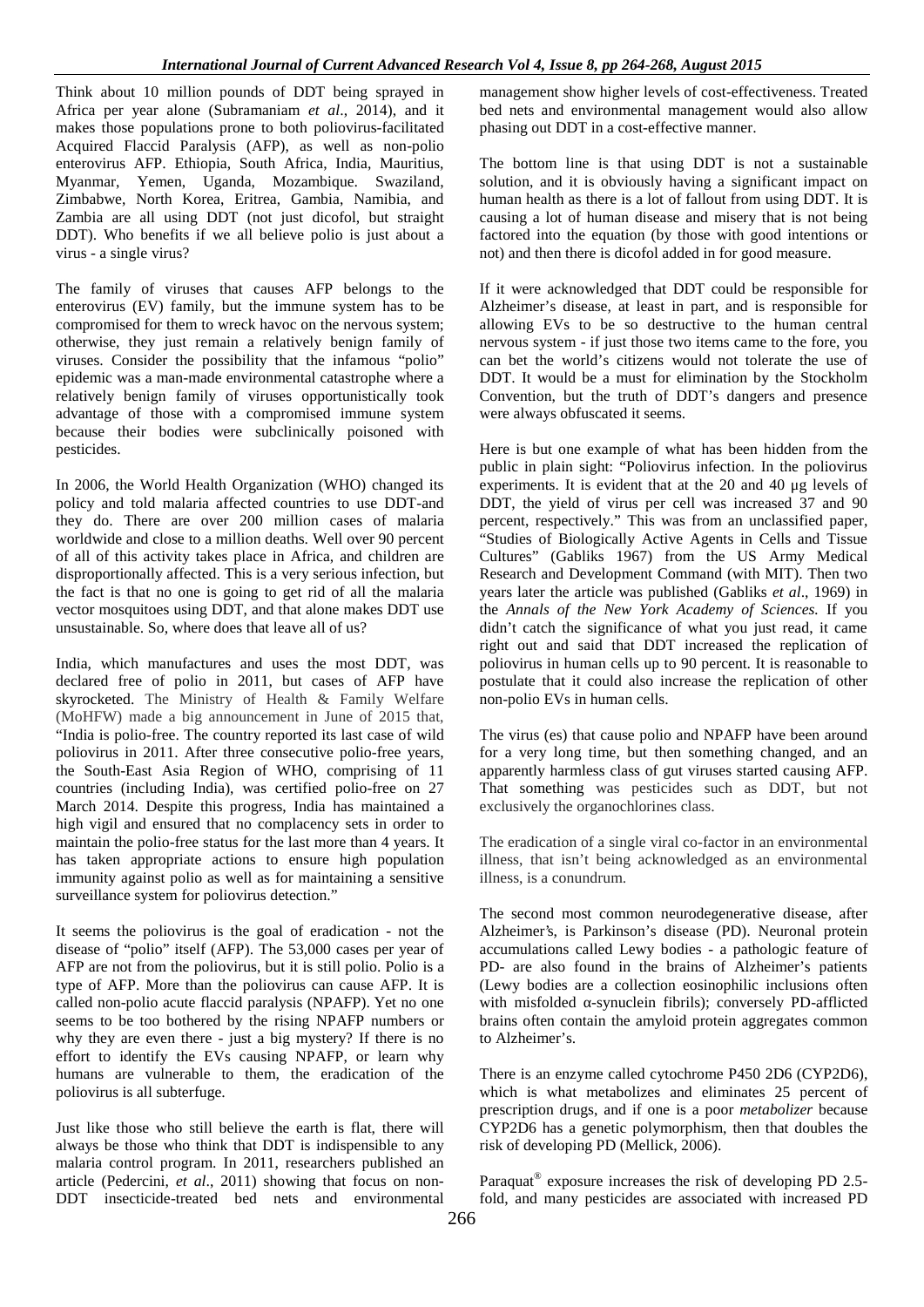risk by inhibiting an enzyme called ALDH, which also detoxifies the dopamine metabolite DOPAL. When the enzyme isn't working properly, DOPAL builds up in neurons and may explain the loss of dopaminergic neurons in PD.

A *dismutation* of the copper-zinc superoxide-dismutase (CuZn-SOD1) gene occurs in about 20 percent of hereditary amyotrophic lateral sclerosis (ALS). SOD (superoxide dismutases**)** are enzymes that break up the toxic superoxide  $(O_2^-)$  radical into either ordinary molecular oxygen  $(O_2)$  or hydrogen peroxide  $(H_2O_2)$ . Obviously, a less-than-stellar ability to rid the body of these dangerous free radicals could really impact on our physiological integrity when exposed to poisons that increase the need to detoxify free radicals.

Nevertheless, the latest research (Choi *et al*., 2005) shows that AD, PD, and ALS share a common, or at least overlapping, pathologic mechanism(s). Now, this implies that AD, PD, and ALS are essentially the same disease with a slight variation on a theme. The theme is pesticide poisoning, and there is a synergistic effect (Uversky *et al*., 2002) of heavy metals (think aluminum and mercury) with pesticides in the creation of the misfolded -synuclein fibrils (Lewy bodies). Pesticides directly accelerate the rate of -synuclein fibril formation (Vladimir *et al*., 2001). Add onto this various opportunistic biological issues, such as the neurospirochetosis that are present in 90 percent of the brains of AD patients in the United States, and you can see that this more than about just one thing. Pesticides affect the microglial cells (Taetzsch *et al*, 2013)in the brain, and these specialized white blood cells simply don't do their jobs helping to clean up and protect the way they are supposed to do. I know there is a pharmaceutical company, even now, trying to bring to the market a drug that will revive microglial function. The company may even think it as a quasi-cure for some of these disorders, but as always they will side-step what poisoned the microglia in the first place.

# **CONCLUSION**

The general public must be made aware of the truth behind so many modern maladies, for only the public will demand the changes needed to enhance human survival. It is clear that governments, regulatory agencies, treaties and conventions do not do the job. In fact, many have their own agendas that are not in the public's best interest or are fully under the control of large corporate agendas. We have given away our trust to those who don't deserve that trust and then collectively we have done nothing to monitor whether those we have given great responsibility are actually responsible. That too is part of our insanity. The choice is clear – we either detoxify our farming and public health interventions from noxious chemicals or we become prey to them.

What if we really demanded scientific transparency and we really held accountable anyone, any company or even any government that consciously or unconsciously peddles poison and death? What good is a treaty or a law that isn't enforced? We must stop the practice of allowing those that control seed and the food supply to also be those that determine how to farm, and control pests and unwanted weeds. We must expose the true nature of public health interventions and demand best evidence that they are both safe and effective. Insanity is the only word to describe the situation today where we celebrate the eradication of a virus that is but one of many that can act as co-factors in a disease caused by the wrong pesticides used in the wrong way.

The use of DDT isn't even on anyone's radar, so to speak, in the United States. The general public, if they even know what it is, thinks it was banned in 1972. Dicofol is a name only a few chemists or farmers might recognize even though it is DDT. Who benefits from this insanity? Why do they feel they benefit? These questions need to be answered soon; for only by having the answers to these questions can we cause the change that needs to take place. The enemy is not a virus, and it never was - the enemy is us.

### **Reference**

- Alzheimer's Association, 2014: "Alzheimer's disease facts and figures," *Alzheimers Dement* 10 e47-e92.
- Brown 1994: "Geographic correlation of schizophrenia to ticks and tick-borne encephalitis." *Schizophrenia Bulletin*; 20(4): 755-75.
- Choi *et al*., 2005:"Oxidative Modifications and Aggregation of Cu, Zn-Superoxide Dismutase Associated with Alzheimer and Parkinson Diseases,"*Journal of Biological Chemistry* 280: 11648-11655.
- DeKosky and Gandy, 2014: "Environmental Exposures and the Risk for Alzheimer Disease Can We Identify the Smoking Guns?," *JAMA Neurol* 71: 273-275.
- Gabliks, 1967: "Studies of Biologically Active Agents in Cells and Tissue Cultures," Department of Nutrition and Food Science Massachusetts Institute of Technology.
- Gabliks and Friedman, 1969: "Effects of Insecticides on Mammalian Cells and Virus Infections," *Annals of the New York Academy of Sciences.* 160(1):254-71
- Holder, 1986: "Assessment of the Carcinogenicity of Dicofol (Kelthane (Trade Name), DDT, DDE, and DDD (TDE)," U.S. Environmental Protection Agency.
- Institute for Social Research University of Michigan, 2015: "About the Health and Retirement Study," http://hrsonline.isr.umich.edu/index.php.
- Koppen *et al*., 2009: Organochlorine and heavy metals in newborns: results from the Flemish Environment and Health Survey (FLEHS 2002-2006). *Environ Int*. 35:1015- 22.
- Liu, *et al*., 2014: "Minocycline supplementation for treatment of negative symptoms in early-phase schizophrenia: a double blind, randomized, controlled trial," *Schizophr Res* 153:169-76.
- Mellick, 2006: "CYP450, genetics and Parkinson's disease: gene × environment interactions hold the key," *Journal of Neural Transmission* 70:159-165.
- Miklossy, 2011: "Alzheimer's disease-a neurospirochetosis. Analysis of the evidence following Koch's and Hill's criteria," *Journal of Neuro inflammation.* 90
- National Institute on Aging, 2015: "Alzheimer's Disease Fact Sheet," http://www.nia.nih.gov/alzheimers/publication/alzheimers -disease-fact-sheet.
- Pedercini, *et al*., 2011: "Application of the Malaria Management Model to the Analysis of Costs and